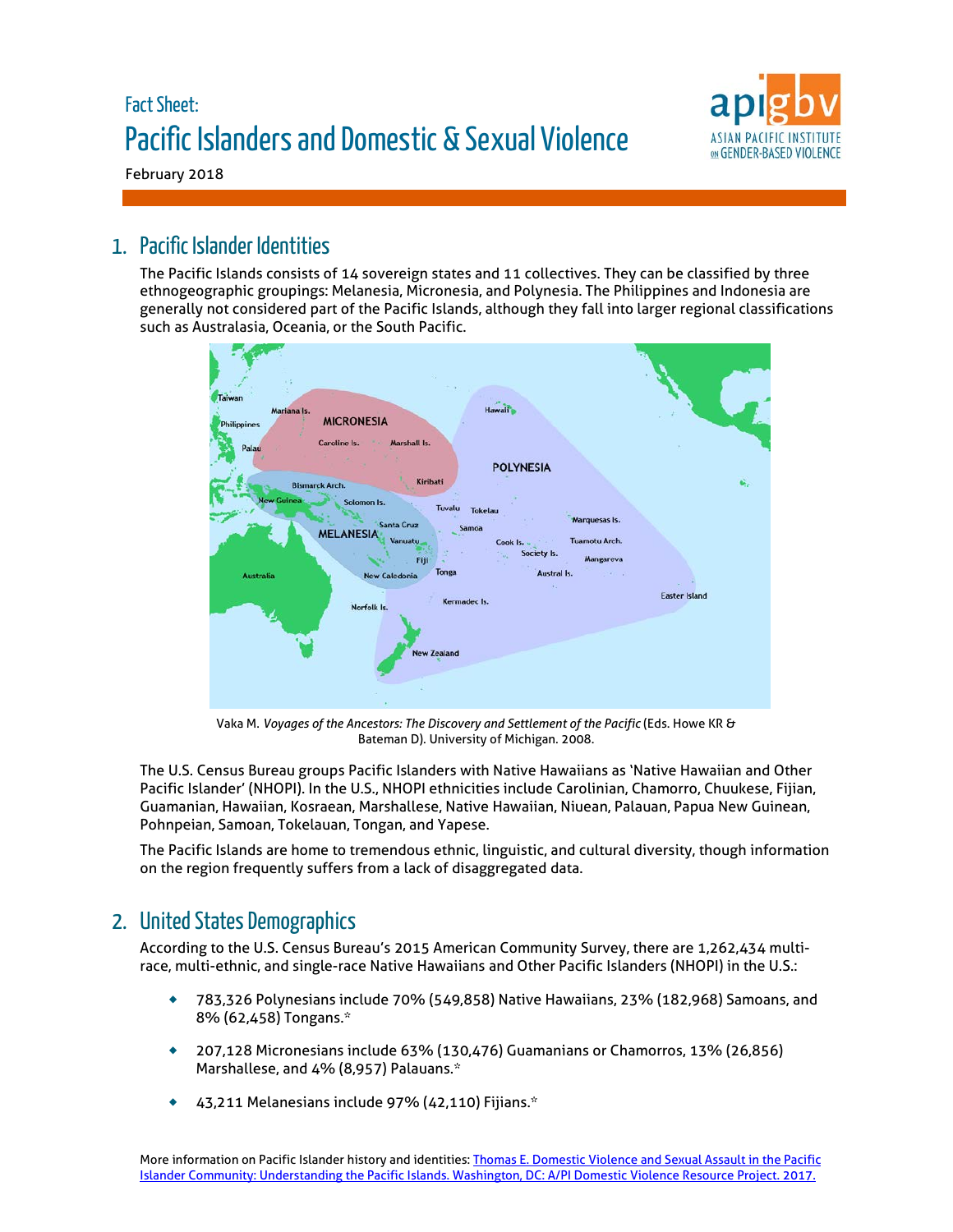NHOPI make up less than 1% of the total U.S. population, though they are one of the fastest growing U.S. populations, having increased 30% since 2010.

\* Does not add up to total due to individuals reporting multiple identities. For example, an individual who reported being Samoan and Tongan is counted once in each category, but he/she is only counted once in the broader Polynesian category.

U.S. Census Bureau 2015 American Community Survey, 5-year estimates. Retrieved February 2018.

Pacific Islanders are generally proficient in English. Limited English proficiency (LEP) rates are as follows: 3% among Native Hawaiians, 8% among Guamanians or Chamorros, 12% among 'other Polynesians,' 16% among Samoans, 21% among Melanesians, 22% among Tongans, and 40% among 'other Micronesians.' (In comparison, 36% of Asian Americans have limited English proficiency on average).

Ramakrishnan K & Ahmad F. Language Diversity and English Proficiency: State of Asian Americans and Pacific Islanders Series. Washington, DC: Center for American Progress. 2014.

### 3. Global Statistics

UN Women estimates that 60-80% of women and girls in the Pacific Islands will experience physical and/or sexual violence in their lifetimes, although the rates vary across states, territories, and cultures.

UN Women. Ending Violence Against Women and Girls: Evidence, Data and Knowledge in Pacific Island Countries, 2nd Edition. Suva, Fiji: Author. 2011.

Based on a range of studies on violence against women in the Pacific Islands:

- Rates of having ever experienced physical and/or sexual violence by an intimate partner among ever-partnered women range from 25% (in Palau) to 68% (in Kiribati).
- Among all women, the rate of having experienced physical violence by a non-partner since age 15 range from 11% (in Kiribati) to 68% (in Tonga).
- Among all women, the rate of having experienced sexual violence by a non-partner since age 15 ranges from 6% (in Tonga) to 47% (in Nauru)

UN Population Fund, Asia and the Pacific Regional Office. Women Who Experience Intimate Partner Violence, 2000- 2017: UNFPA Asia and the Pacific Region. Bangkok, Thailand: Author. 2017.

A multi-country study on men's violence in Asia and the Pacific collected data from several sites in the region, including the Autonomous Region of Bougainville in Papua New Guinea, where male and female respondents between 18-49 years old were surveyed.

- Of all surveyed men (741 ever-partnered men and 123 never-partnered men), 62% had ever perpetrated *any* rape (including partner and non-partner rape, gang rape, and rape of other men).
- Of all men who had ever perpetrated rape, 64% first perpetrated rape when younger than 20, and 23% first perpetrated rape when younger than 15.
- Of all men who had ever perpetrated rape, 35% were not arrested or jailed as a consequence.

Out of 741 ever-partnered men and 792 ever-partnered women:

- ◆ 80% of male respondents reported ever perpetrating physical and/or sexual intimate partner violence, 62% reported ever perpetrating physical partner violence, and 59% reported ever perpetrating partner rape.
- 68% of female respondents reported ever experiencing at least one act of physical and/or sexual violence by an intimate partner, 52% reported ever experiencing physical violence, and 58% reported ever experiencing partner rape.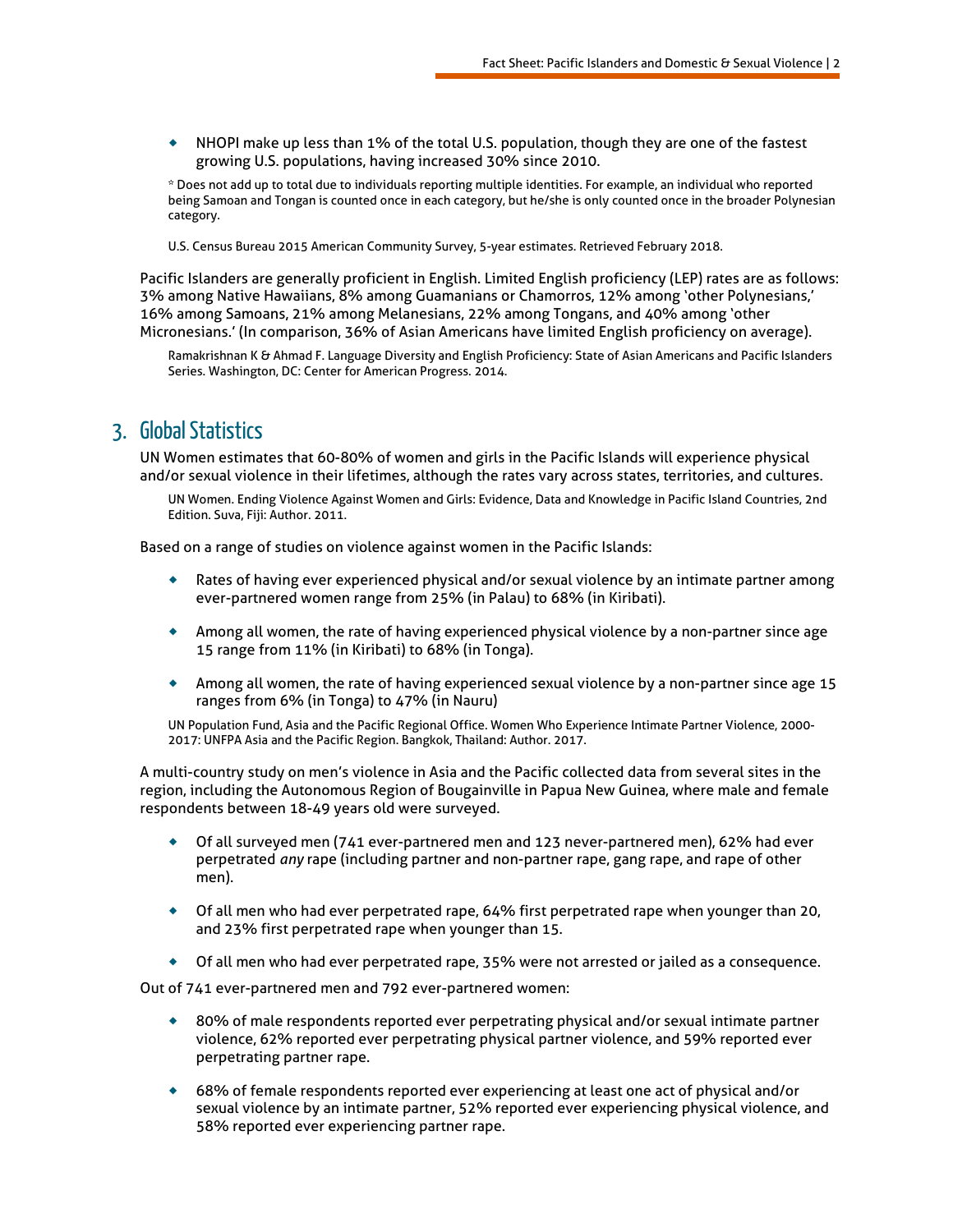- ◆ 83% of male respondents reported ever perpetrating at least one emotionally abusive act (including insults, belittlement/humiliation, intimidation, threats of harm, and hurting others/damaging things). 69% of female respondents reported ever experiencing one of these abuses.
- 57% of male respondents reported ever perpetrating an economically abusive act against a female intimate partner (including prohibiting partner from working, taking partners' earnings, forcing partner out of the house, and withholding earnings from partner). 55% of female respondents reported ever experiencing one of these abuses.

Fulu E, et al. Why Do Some Men Use Violence Against Women and How Can We Prevent It? Quantitative Findings from the United Nations Multi-Country Study on Men and Violence in Asia and the Pacific. Bangkok, Thailand: UNDP, UNFPA, UN Women and UNV. 2013.

According to a literature review and interviews with individuals in the Niuean government, law enforcement, and civil society:

- Interviews with police suggest that interpersonal violence is more common than non-partner violence in Niue.
- In Niue's "isolated and close-knit community," confidentiality is a major obstacle to helpseeking, with shame and victim blaming often silencing survivors.

Thomas E. Assessing Gender-Based Violence in Niue. Auckland, New Zealand: International Center for Advocates Against Discrimination. 2017.

### 4. Domestic Violence

According to unpublished raw data from the Guam Police Department, in 2006 there were 1,035 cases of family violence in Guam involving 1,172 victims. Of these:

- 77% of victims were female, and in 51% of cases, victims did not live with the perpetrator.
- ◆ 82% of cases involved threats or use of violence, 21% involved sexual assault, and 9% involved stalking or harassment.
- 14% of victims required medical attention.

University of Guam. Unpublished raw data from the Guam Police Department (2006). Retrieved February 2018 from [http://www.uog.edu/schools-and-colleges/college-of-liberal-arts-and-social-sciences/vawpp/domestic-and-dating](http://www.uog.edu/schools-and-colleges/college-of-liberal-arts-and-social-sciences/vawpp/domestic-and-dating-violence)[violence](http://www.uog.edu/schools-and-colleges/college-of-liberal-arts-and-social-sciences/vawpp/domestic-and-dating-violence)

According to interviews of Native Hawaiian, Filipino, and Pacific Islander women between 21-64 years old who had experienced IPV and were served by participating Community Health Centers in Hawai'i:

- Responses from Chuukese and Samoan participants indicated that there are "protective factors" whereby families, clans, and other community members maintain a "stable environment" through mediating disputes and other efforts.
- All 22 Chuukese respondents indicated that "women's responsibility in a relationship is to 'keep the peace.' There is shame associated with IPV becoming known…Women do have the choice to stay, take a break or to leave, but women are expected to be strong and resilient in family and marital life."
- Chuukese respondents indicated "if families are involved in the selection of a spouse it gives them permission to intervene when IPV occurs…the husband and his family are accountable on all behaviors directed towards the wife."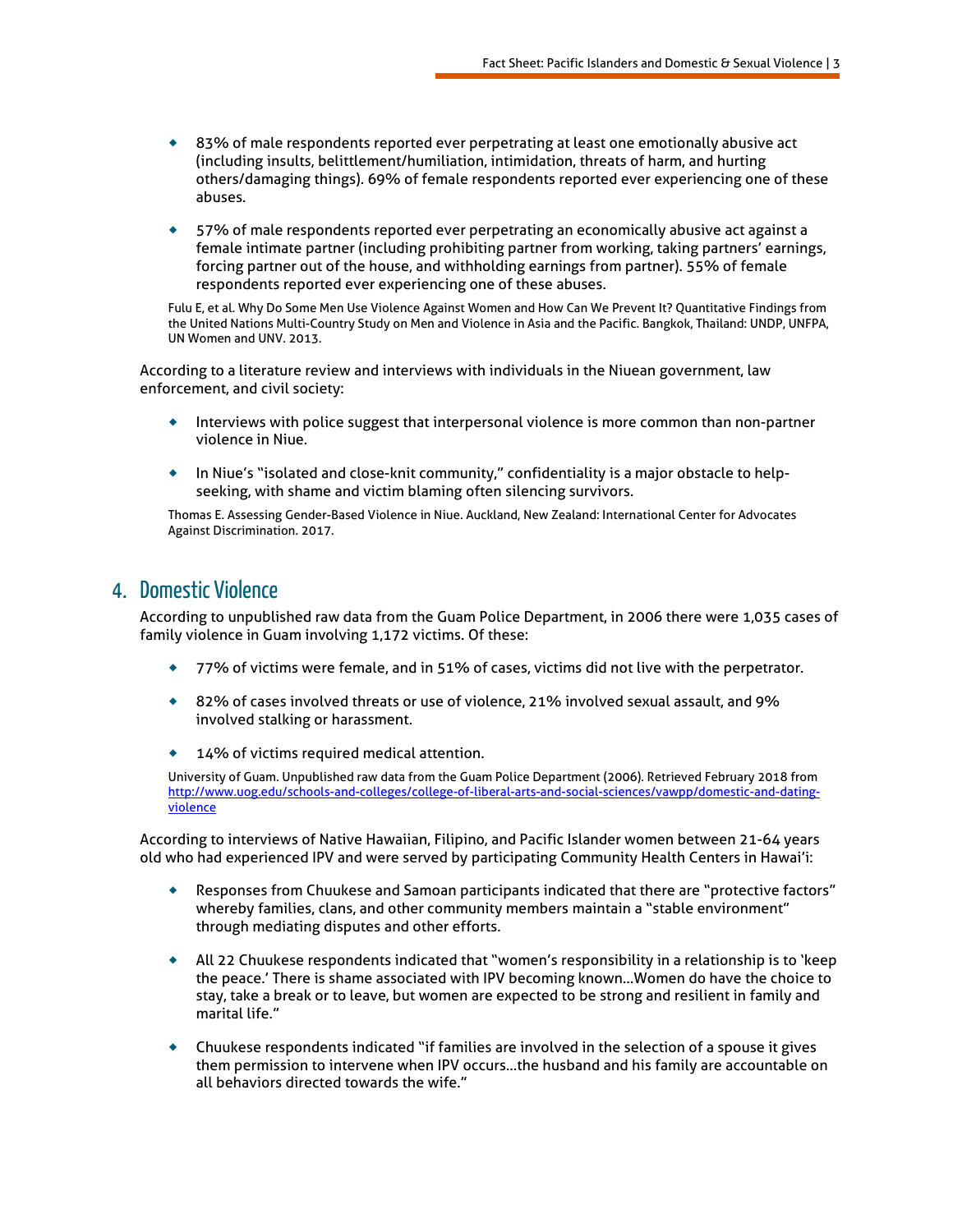All 11 Samoan respondents indicated that Samoan women are "ashamed of being abused and think that people might blame them."

Magnussen L, et al. Responding to the Needs of Culturally Diverse Women Who Experience Intimate Partner Violence. *Hawai'i Medical Journal*. 2011; 70(1): 9-15.

In a study of 25 mothers and 25 children\* recruited from domestic violence programs in Hawai'i:

- 56% of the women were subjected to verbal abuse daily, 24% weekly and 12% monthly. 72% assessed the intensity of verbal abuse as "extreme," while 20% considered it "severe."
- 32% of the women reported experiencing physical abuse weekly, 28% monthly, and 20% bimonthly. For 80%, the intensity of physical abuse was judged "extreme."
- \* Researchers did not provide the proportion of respondents who were Asians, Native Hawaiians or Pacific Islanders

Chemtob CM, Carlson JG, & Perrone P. Domestic Violence in Hawai'i: Impact on Mothers and Their Children. Honolulu, HI: State of Hawai'i Department of the Attorney General. 2000.

According to a 2016 community needs assessment of Pacific Islanders in Utah:

- ◆ 87% of respondents believed that violence is an issue in the community.
- 81% of respondents knew at least one person in their community that needs help with an issue related to violence. Most respondents knew of 3-5 people.
- When ranking issues that needed the most attention, respondents ranked domestic violence second (60%) after substance abuse (74%).
- Participants felt that the most needed services to prevent violence were support groups for victims, abuser, family and friends (67%); and outreach workers who help clients find services (18%).

Pacific Island Knowledge to Action Resources (PIK2AR). Utah Pacific Islander Community Assessment Quick Facts – 2016. Kearns, UT: Author. 2017.

According to a report on Pacific Islanders published by the Utah Department of Health, Office of Health Disparities, which conducted telephone interviews of 605 Pacific Islander adults living in Utah:

- 41% (34% of females and 48% of males) reported having experienced verbal abuse as children.
- 37% (30% of females and 43% of males) reported having experienced physical abuse as children.
- 31% (26% of females and 37% of males) reported having witnessed domestic violence as children.
- 9% (10% of females and 8% of males) reported having experienced sexual abuse as children.

Utah Department of Health Office of Health Disparities. Utah Pacific Islanders. Salt Lake City, UT: Author. 2011.

### 5. Sexual Violence

According to the annual report of the Office of the Attorney General of Guam, 996 misdemeanor and 797 felony crimes were prosecuted in 2015. Of these:

24 cases involved 'criminal sexual conduct.'

Office of the Attorney General of Guam. 2015 Annual Report. Tamuning, Guam: Author. 2015.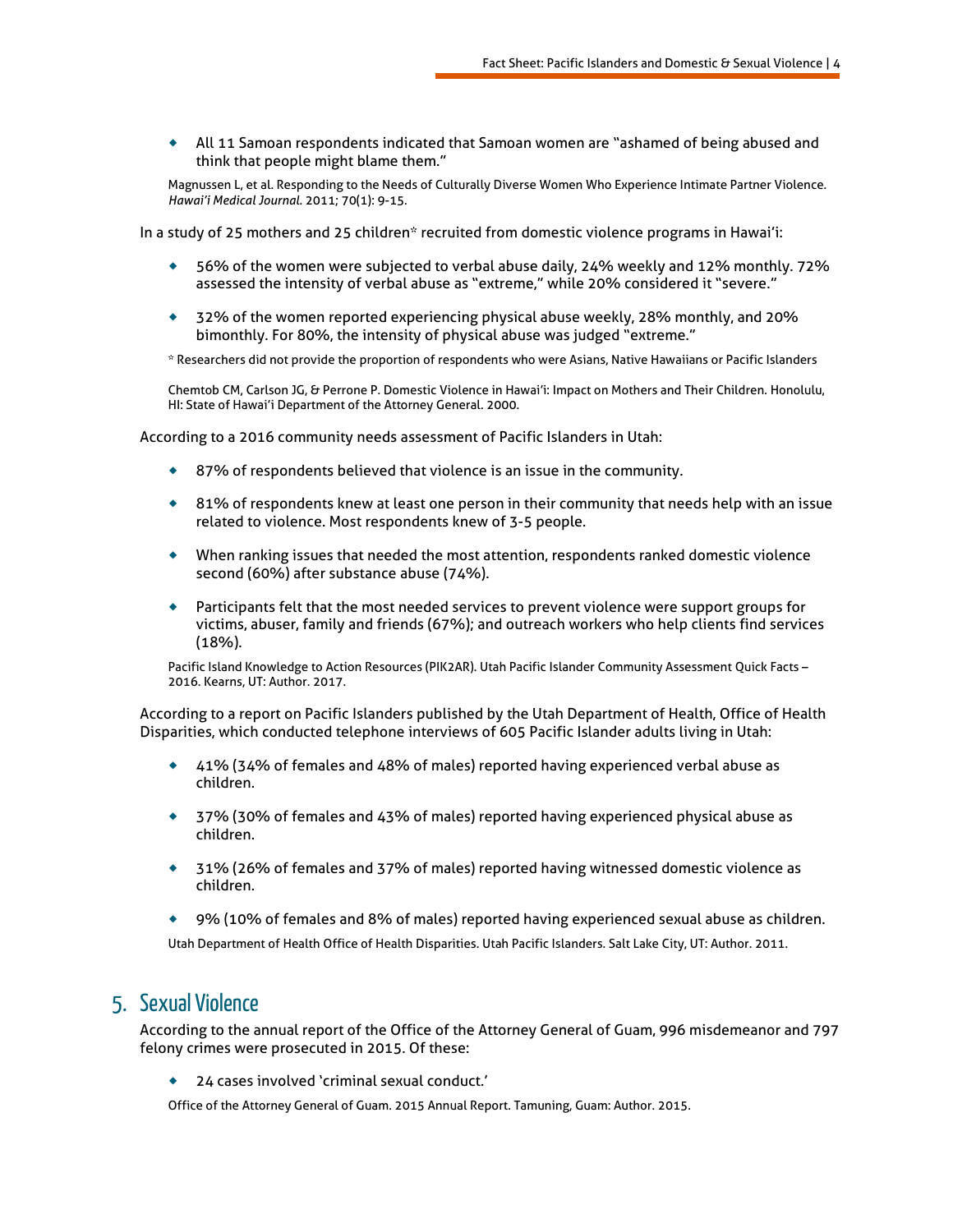The police department of Guam reported that in Fiscal Year 2013, there were 6,352 reported and 2,739 charged criminal offenses in Guam. Of these:

- ◆ There were 84 reported and 65 charged rape cases.
- There were 101 reported and 51 charged sex offenses.
- There were 59 reported and 29 charged 'offenses against the family and children.'

Guam Police Department. A Citizen-Centric Report for Guam Police Department, Fiscal Year 2016. Tiyan, Guam: Author. 2013.

In Guam, between January and August 2009, according to unpublished raw data from the Guam Police Department:

- 57 females were 'forcibly raped.'
- ◆ 86 females were victims of attempted rape.

University of Guam. Unpublished raw data from the Guam Police Department (2010). Retrieved February 2018 from http://www.uog.edu/schools-and-colleges/college-of-liberal-arts-and-social-sciences/vawpp/sexual-assault

From 2006 to 2007, data was collected from the Hawai'i Behavioral Risk Factor Surveillance System, a computer-assisted random-digit landline telephone survey on health risk behaviors, preventative health practices, and health care access. The survey population was civilian, non-institutionalized adult (18+) residents of Hawai'i who had landlines and who spoke English. Data taken from 1,745 Native Hawaiian and Other Pacific Islander (NHOPI) respondents showed that:

- 2% of NHOPI reported having been the victim of "any unwanted sexual experience" in the previous 12 months. This was a higher prevalence than that reported by both Asian Americans (0.8%) and Whites (0.7%) in the survey.
- 9% of NHOPI reported having *ever* been the victim of "any unwanted sexual experience." This was a higher prevalence than that reported by Asian Americans (4%) but lower than that reported by Whites (12%) in the survey.
- NHOPI most frequently identified perpetrators to be non-relatives/acquaintances (24%).
- $\bullet$  NHOPI were more likely to report that the perpetrator was a relative (14%) than Whites (12%) and Asian Americans (7%) in the survey.

Crisanti A, Freuh BC, Gundaya D, Salvail F, and Triffleman E. Ethnoracial Disparities in Sexual Assault among Asian-Americans and Native Hawaiians/Other Pacific Islanders. *Journal of Clinical Psychiatry*. 2011; 72(6): 820-826.

## 6. Trafficking

According to the Department of State 2016 Report on Trafficking in persons:

- The Federated States of Micronesia (FSM) is a source country for labor and sex trafficking. FSM women are recruited into the U.S. with promises of well-paying jobs and forced into prostitution or domestic labor upon arrival. Sex trafficking victims do not often seek help due to "fear of embarrassment in FSM's insular communities."
- The Republic of the Marshall Islands (RMI) is a source country for sex trafficking of women and children into countries including the U.S.

U.S. Department of State. Trafficking in Persons Report 2016. Washington, DC: Author. 2017.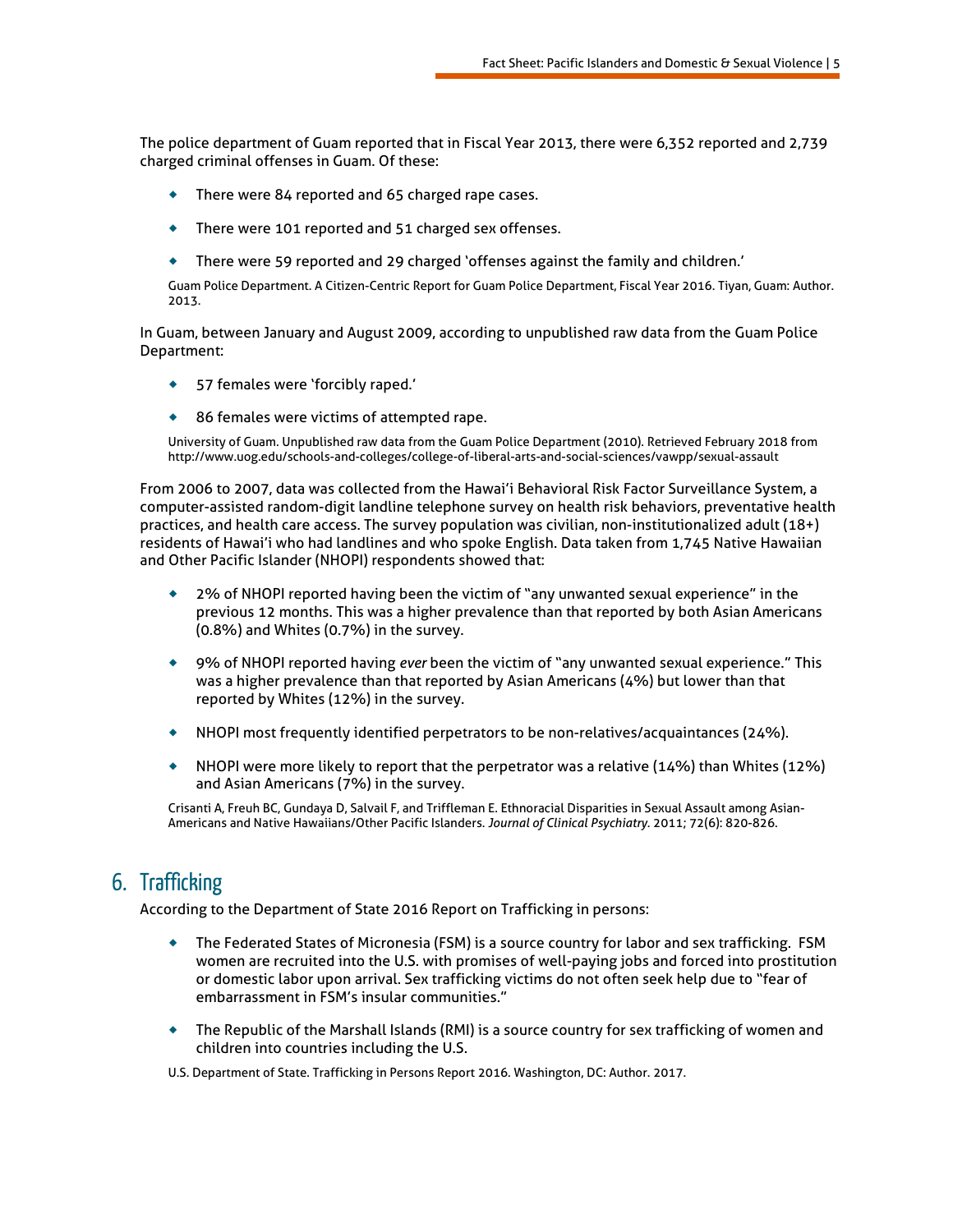### 7. Help-Seeking

On September 14, 2016, 5 out of 5 identified domestic violence programs in Guam participated in Domestic Violence Counts, an annual one-day census of domestic violence services conducted by the National Network to End Domestic Violence. In an unduplicated count of adults and children seeking domestic violence services, Guam agencies reported:\*

- 44 victims were served during the 24-hour period. Of those, 37 domestic violence victims were provided emergency shelter or transitional housing, and 7 adults and children received nonresidential assistance and services, including counseling, legal advocacy, and children's support groups.
- Local and state hotline staff answered 13 calls to domestic violence hotlines during the 24-hour period.

\* Victims, callers, and training participants were not identified by ethnicity or race.

National Network to End Domestic Violence. Domestic Violence Counts: 11<sup>th</sup> Annual Census Report: Guam Summary. Washington, DC: Author. 2016.

#### **Statewide Service Utilization Data**

- In Indiana, between July 2011 and June 2012, approximately 38 Asian and 12 Pacific Islander adult domestic violence survivors were served in emergency shelters.<sup>a</sup>
- In Nebraska, between October 2010 and September 2011, 161 Asian and 36 NHOPI survivors were served in programs funded by HHS and Nebraska Department of HHS.<sup>b</sup>
- In New Jersey in 2010, approximately 33 Asian and 3 NHOPI survivors were sheltered, and approximately 214 Asian and 27 NHOPI survivors received non-residential services. $c$
- In Oregon, between January and December 2011, 23 NHOPI adult survivors were sheltered, and 198 NHOPI people were served. Of the 198 NHOPI served, 176 adults and teens were domestic violence survivors, 24 adult and teens were sexual assault survivors, and 7 adults and teens were stalking survivors.<sup>d</sup>
- In Oregon, between January and December 2014, NHOPI survivors made up 0.8% of all people served by sexual and domestic violence programs. NHOPI survivors represented 0.7% of sexual assault victims served, 0.8% of domestic violence victims served, 0.3% of stalking survivors served, and 0.9% of domestic violence victims in shelters (duplicated counts).<sup>e</sup> According to U.S. Census data, NHOPI made up 0.4% of Oregon's population in 2014.

<sup>a</sup> Indiana Coalition Against Domestic Violence. Indiana Coalition Against Domestic Violence Program Statistics July 1, 2011 – June 30, 2012. Indianapolis, IN: Author. 2013.

**b Nebraska Department of Health and Human Services. Performance Progress Report. Lincoln, NE: Author. 2013.** 

c New Jersey Coalition for Battered Women. NJCBW Statistical Summary – 2010. Elizabeth, NJ: Author. 2013.

d DHS Child Welfare Programs. Striving to Meet the Need: Summary of Services Provided by Sexual and Domestic Violence Programs in Oregon – January through December 2011. Salem, OR: Author. 2012.

<sup>e</sup> DHS Child Welfare Programs. Striving to Meet the Need: Summary of Services Provided by Sexual and Domestic Violence Programs in Oregon – January through December 2014. Salem, OR: Author. 2015.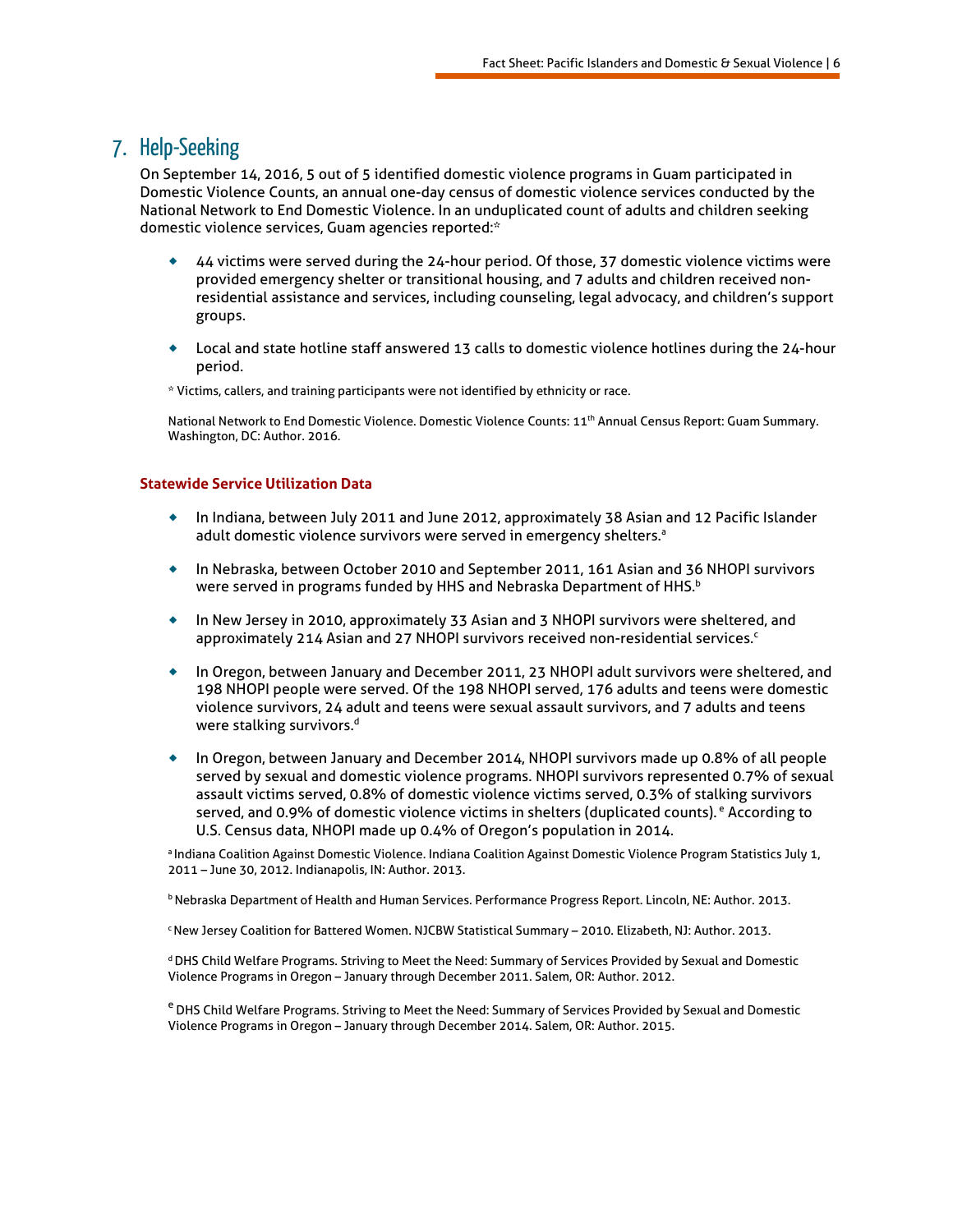### 8. Resources

#### **Pacific Islander Identities, Demographics, and Violence Against Women in the Pacific**

[AAPIdata.com:](http://aapidata.com/people/nhpi/) Data and infographics on NHOPI

[Asian Pacific Institute on Gender-Based Violence](https://www.api-gbv.org/resources/dvfactsheet-southasian/) 

Asian/Pacific Islander Domestic Violence Resource Project: [Domestic Violence and Sexual Assault in the](http://dvrp.org/wp-content/uploads/2017/05/GBV-in-the-PI-Community.pdf)  [Pacific Islander Community \(2017\)](http://dvrp.org/wp-content/uploads/2017/05/GBV-in-the-PI-Community.pdf)

International Center for Advocates Against Discrimination: [Assessing Gender-based Violence in Niue](https://icaad.ngo/womens-rights/promote-access-to-justice/combating-vaw-in-pics-reports/assessing-gender-based-violence-niue/)  [\(2017\)](https://icaad.ngo/womens-rights/promote-access-to-justice/combating-vaw-in-pics-reports/assessing-gender-based-violence-niue/)

UN Women: Ending Violence Against Women and Girls – [Evidence, Data and Knowledge in Pacific Island](http://asiapacific.unwomen.org/en/digital-library/publications/2011/7/ending-violence-against-women-and-girls#view)  [Countries \(2011\)](http://asiapacific.unwomen.org/en/digital-library/publications/2011/7/ending-violence-against-women-and-girls#view)

U.S. Census Brief[: The Native Hawaiian and Other Pacific Islander Population: 2010](https://www.census.gov/prod/cen2010/briefs/c2010br-12.pdf)

#### **Translated Materials**

Materials on domestic violence in over 110 languages are available from [Hot Peach Pages.](http://www.hotpeachpages.net/lang/index.html)

[Fijian](http://www.hotpeachpages.net/lang/index.html#Fijian) | [Marshallese](http://www.hotpeachpages.net/lang/index2.html#Marshallese) [| Maori](http://www.hotpeachpages.net/lang/index2.html#maori) [| Samoan](http://www.hotpeachpages.net/lang/index2.html#Samoan) | [Tokelauan](http://www.hotpeachpages.net/lang/index2.html#Tokelauan) | [Tongan](http://www.hotpeachpages.net/lang/index2.html#Tongan)

#### **National Domestic Violence Hotline**

For crisis intervention, safety planning, information about domestic violence and referrals to local service providers. Assistance available in English and other languages through interpreter services.

Livechat at [www.thehotline.org](http://www.thehotline.org/)

1-800-799-SAFE (7233) (toll-free)

#### **Love is Respect**

Offers crisis counseling and support to victims of domestic and sexual violence.

Livechat at [www.loveisrespect.org](http://www.loveisrespect.org/)

1-866-331-9474 (toll-free)

Text LOVEIS to 22522 (message & data rates may apply)

#### **Directories**

- Directory of Domestic and Gender Violence Programs Serving Asians and Pacific Islanders | [Asian Pacific Institute on Gender-Based Violence](http://www.api-gbv.org/) | [PDF and online database](https://www.api-gbv.org/resources/directory-api-services/)
	- <sup>o</sup> [Agencies in Hawai'i & U.S. Jurisdictions](https://s3.amazonaws.com/gbv-wp-uploads/wp-content/uploads/2017/12/08183656/Directory-ProgramsServingAPISurvivors-2017.pdf#page=17)
- [Americans Overseas Domestic Violence Crisis Center,](http://www.866uswomen.org/) International Domestic Violence Response
- ◆ [Hot Peach Pages,](http://www.hotpeachpages.net/) International Directory of Domestic Violence Agencies.